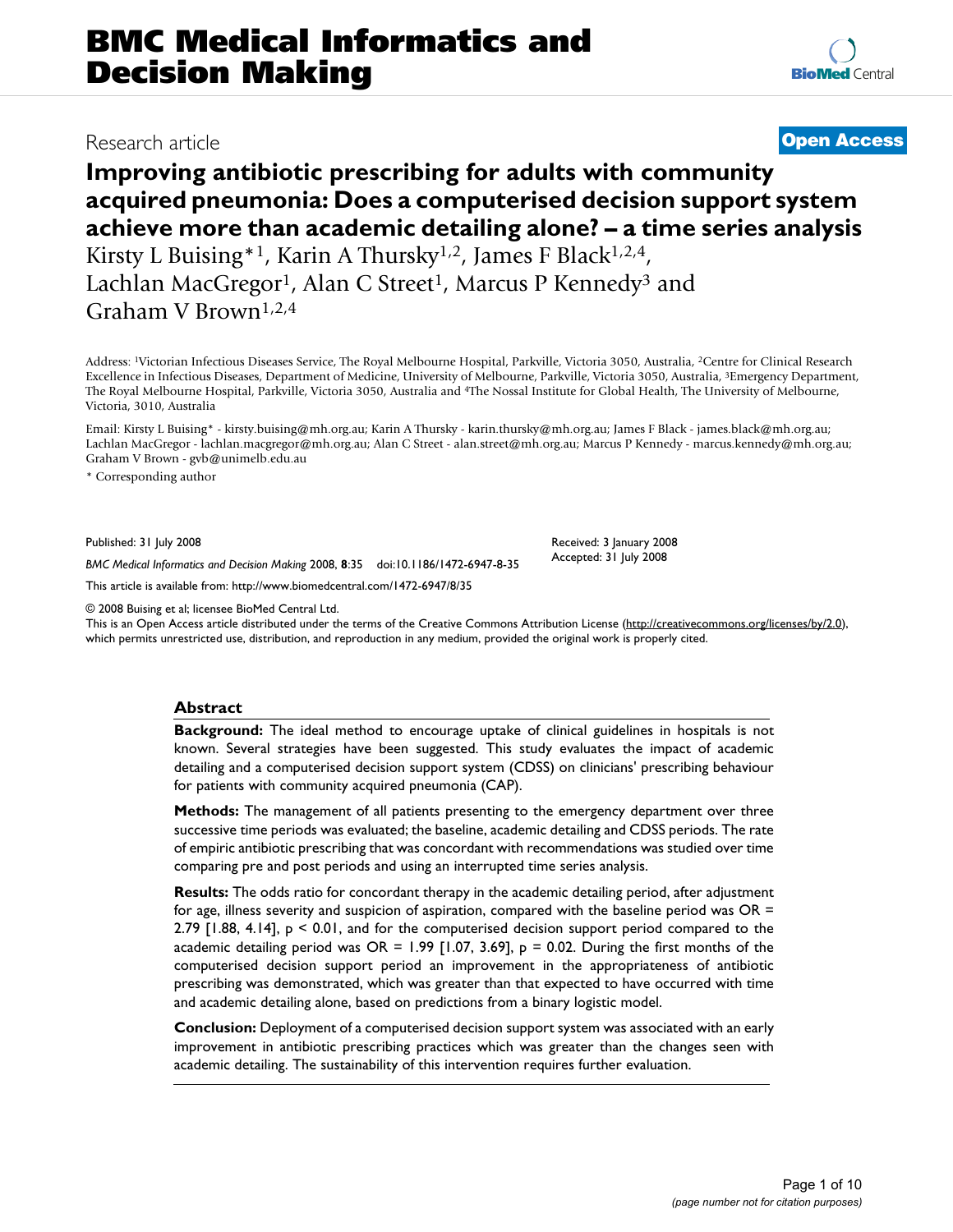# **Background**

With the rapidly expanding body of medical knowledge, clinicians need access to appropriate, relevant information to guide their clinical decision making. For many conditions, clinical experts have used available evidence and experience to generate guidelines that endeavour to assist clinicians, and improve patient outcomes. A major problem, however, has been finding the best strategies to implement these guidelines in a busy hospital environment. [1-3] Group lectures, one to one academic detailing, laminated cards and advertising material such as posters have all been tried with variable success. [4-7] With the increasing role played by computers as a source of information in the hospital setting, computerised decision support may provide a useful alternate strategy. [8- 11]

At the Royal Melbourne Hospital, a transferable web based computerised decision support system was developed, with the capacity to present any guideline or algorithm. [12] We chose in the first instance to deploy a guideline for the management of patients with community acquired pneumonia (CAP) as this is one of the most common conditions presenting to hospital emergency departments. International and national guidelines have been produced to guide the management of CAP [13-15], but uptake has been poor. [16]

The general aim of this study was to describe the impact of different methods of guideline promotion on clinician prescribing behaviour. More specifically, a comparison of the impact of both academic detailing (AD) and a computerised decision support system (CDSS) on the management of patients with CAP in an emergency department (ED) was examined. The outcomes of interest included the prescription of antibiotics that were concordant with guideline recommendations, the early identification of the severely ill patients and adjustment of antibiotics to meet recommendations for prescribing in the severely ill group, and adjustment of antibiotics to accommodate known patient allergies.

# **Methods**

# *Design*

A two stage pre and post intervention cohort study, and a time series analysis

# *Setting*

This study was performed at the Royal Melbourne Hospital, an urban adult tertiary teaching hospital with 350 beds including 14 intensive care unit (ICU) beds. The emergency department assesses 50,000 patients per year, leading to 16,000 admissions to hospital. This hospital did not have an electronic medical record or a computerised order entry system. Over 30 different doctors were working in the ED at any point in time over the study periods, and the allocation of doctors to patients was not structured. A computerised antibiotic approval system restricting access to ceftriaxone was also in operation over all three time periods of this study. Its implementation pre dated the commencement of this study. It approved ceftriaxone use for all patients with severe pneumonia, and its content agreed with the CAP guideline content.

# *Participants*

This study described the prescribing behaviour of doctors (both senior and junior medical staff) managing patients in the ED. Specifically, the study focused on antibiotic prescribing for all patients who were initially diagnosed with CAP by the treating clinician in the ED.

# *Intervention*

The study extended over three distinct time periods. The first, (or 'baseline') period was from April 2003–March 2004. The second (or 'academic detailing') period (AD) was February 2005–October 2005 and the third (or 'computerised decision support') period (CDSS) was from April 2006–September 2006.

During the first ('baseline') time period, electronic and paper copies of national antibiotic prescribing guidelines were available to staff in the ED [13] but no particular additional efforts were made to encourage uptake of the guideline.

At the start of the second ('academic detailing') time period, a program of academic detailing was initiated at the hospital. This involved training two senior ED clinicians, a pharmacist and a nurse to provide academic detailing to their colleagues. They spent one on one time educating colleagues (doctors and pharmacists) about antibiotic prescribing recommendations. These activities were opportunistic and occurred during the usual rostered hours. Interactions were not scheduled and no formal documentation of AD encounters was made. Posters and laminated cards with information about severity assessments and appropriate antibiotic choices for patients with CAP were distributed and actively promoted throughout the ED during the academic detailing period. These personnel and advertising material remained available throughout the following ('computerised decision support') time period, but were not specifically promoted.

At the commencement of the computerised decision support period, the guideline for the management of patients with CAP was deployed on an existing decision support tool. This tool is a web-based transferable system that was designed at the hospital using a .NET framework and implemented in January 2005.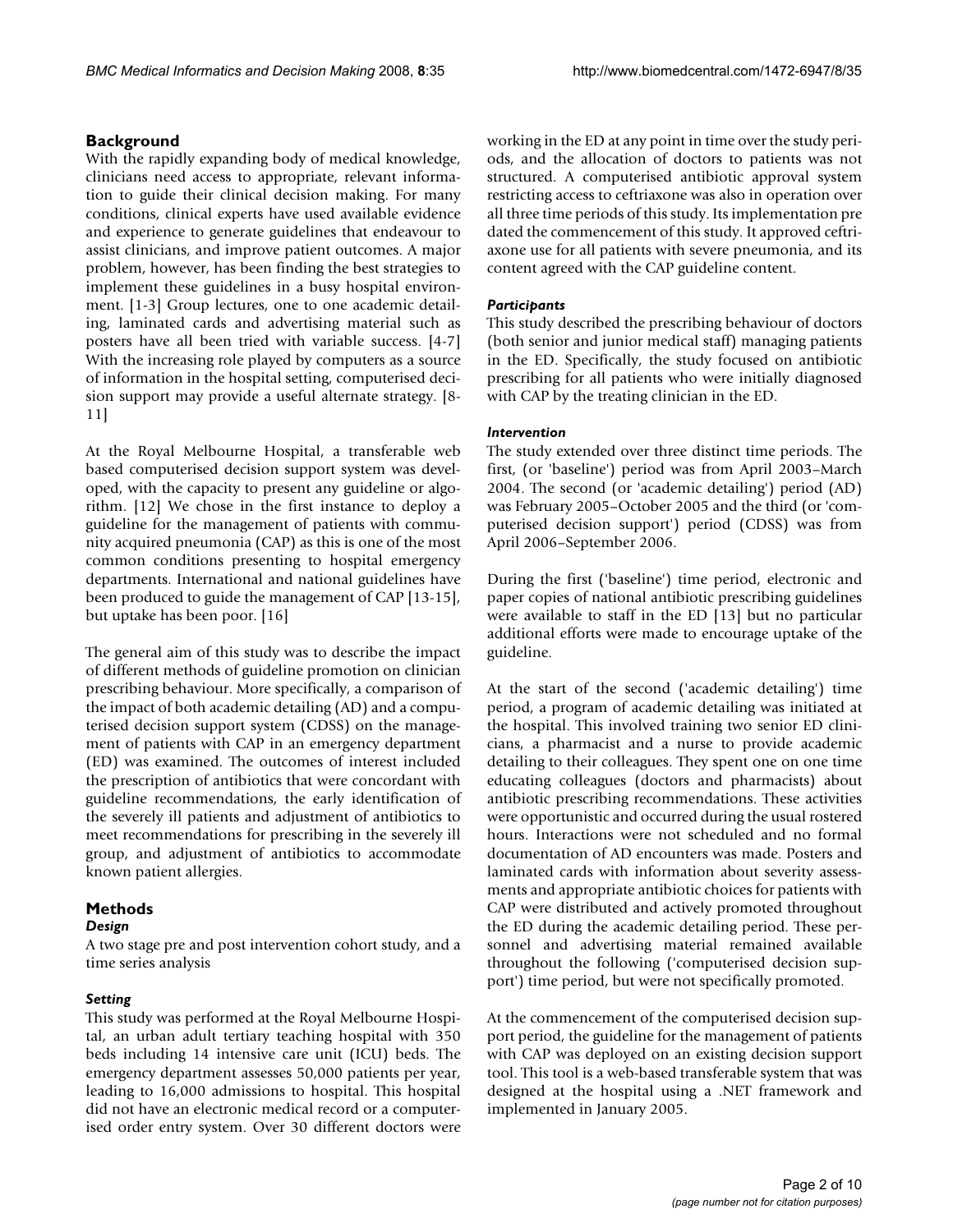The CAP algorithm used the Pneumonia Severity Index (PSI) to guide site of management decisions (inpatient vs. outpatient care) and the modified British Thoracic Society severity score (CURB) to highlight patients with severe pneumonia who were likely to need review by the intensive care unit (ICU) staff. [17,18] The program was integrated with hospital databases containing patient demographics and pathology results to facilitate rapid calculation of scores required for these prediction rules. Use of these scores was not, however mandated. Users could choose to skip the score to obtain antibiotic advice alone. Antibiotic allergy reminders were included. If a user had previously registered an allergy for a patient this was presented, otherwise a reminder was given to check with the patient. Detailed information was included about unusual pathogens to consider, the most appropriate choice of empiric antibiotics, the duration of therapy, and the timing of change from intravenous to oral antibiotic therapy. Users had access to medical literature via the Internet, along with local interpretation of this literature within the CDSS. Users could browse the CDSS content without logging a patient in, so it could be used as an educational tool as well as providing patient specific advice. There was general agreement between the empiric antibiotic recommendations made in the national guideline, the AD directives and the content of the CDSS.

The CDSS was available hospital wide and its use was entirely voluntary. All hospital clinicians could access it via a shortcut on the desktop of any hospital computer. No specific incentives were provided to encourage its use. It was not triggered by any other computer systems. It resided alongside other electronic hospital guidelines. An introductory demonstration was provided to the ED staff and to all staff at a hospital grand round. Thereafter, infectious diseases registrars or pharmacists provided demonstrations informally.

# *Data collection*

All patient presentations to the ED were available for inclusion in the study. Patients were prospectively identified from a database in the ED where the treating doctor already routinely recorded the patient's diagnosis. All patients with a diagnosis of pneumonia, chest infection, lower respiratory tract infection, pleuritic chest pain, cough, shortness of breath, and/or aspiration were identified. Patients were included in the study if they had a new respiratory symptom, a new chest x-ray infiltrate consistent with pneumonia, and if the initial assessment made by the treating doctor was that the patient had pneumonia.

Exclusion criteria included: Age <18 years, immunocompromised patients (corticosteroids ≥ 15 mg prednisolone/ day for  $\geq 2$  weeks, HIV positive with CD4 <200 umol/L,

transplant recipients on immunosuppressive therapy), suspected or known severe acute respiratory syndrome (SARS), nosocomial pneumonia (discharged from hospital in the previous 2 weeks, after an admission longer than 48 hours), and/or known suppurative lung diseases such as cystic fibrosis or bronchiectasis.

Data were prospectively collected from the medical history by a single trained research nurse, according to a set of specified rules. A single clinician was assigned to make judgements about any difficult issues, and a random sample of these cases was cross checked with a second infectious diseases physician. This group comprised 5% of the total patient cohort (40 patients). Specific clinical and pathological and radiological data available within the first 24 hours were sought to allow calculation of severity scores. [17,18] Clinicians' comments about suspicion of aspiration, and documentation of known antibiotic allergies were recorded. The time to antibiotic therapy was calculated using the time of presentation, documented electronically by the ED triage nurse, and the time of antibiotic administration as documented on the medication chart by the nurse in ED or on the ward.

Information regarding ongoing antibiotic use was collected. Any antibiotics that were clearly being used to treat a separate infection (as described in the patient's medical record) were not included. Where the duration of treatment after discharge was not recorded, it was assumed to be 5 days. Antibiotic costs were calculated using pharmacy purchasing data. No actual changes in the cost of drugs commonly prescribed for pneumonia occurred over the study period. The admission criteria for ICU were based entirely upon the treating clinician's assessment in all time periods. No protocols or guidelines were enforced. Clinicians were not aware that the study was being conducted. The researchers had no clinical role in the ED over the study period. There were no major changes in the number or composition of staff in the ED, or their responsibilities over the study period. This study was approved by the ethics committee of Melbourne Health. Individual consent from the clinicians or the patients involved was not required.

# *Outcome measures*

The primary outcome assessed was the prescription of empiric antibiotic therapy that adequately covered the likely pathogens (both typical and atypical) and was concordant with recommendations. This included the combination of a recommended beta lactam (amoxicillin, ampicillin, benzylpenicillin, ceftriaxone, cefotaxime or cefuroxime) plus either a macrolide (erythromycin, roxithromycin, clarithromycin or azithromycin) or doxycycline. The use of moxifloxacin alone was also classed as appropriate. Patients who received additional antibiotics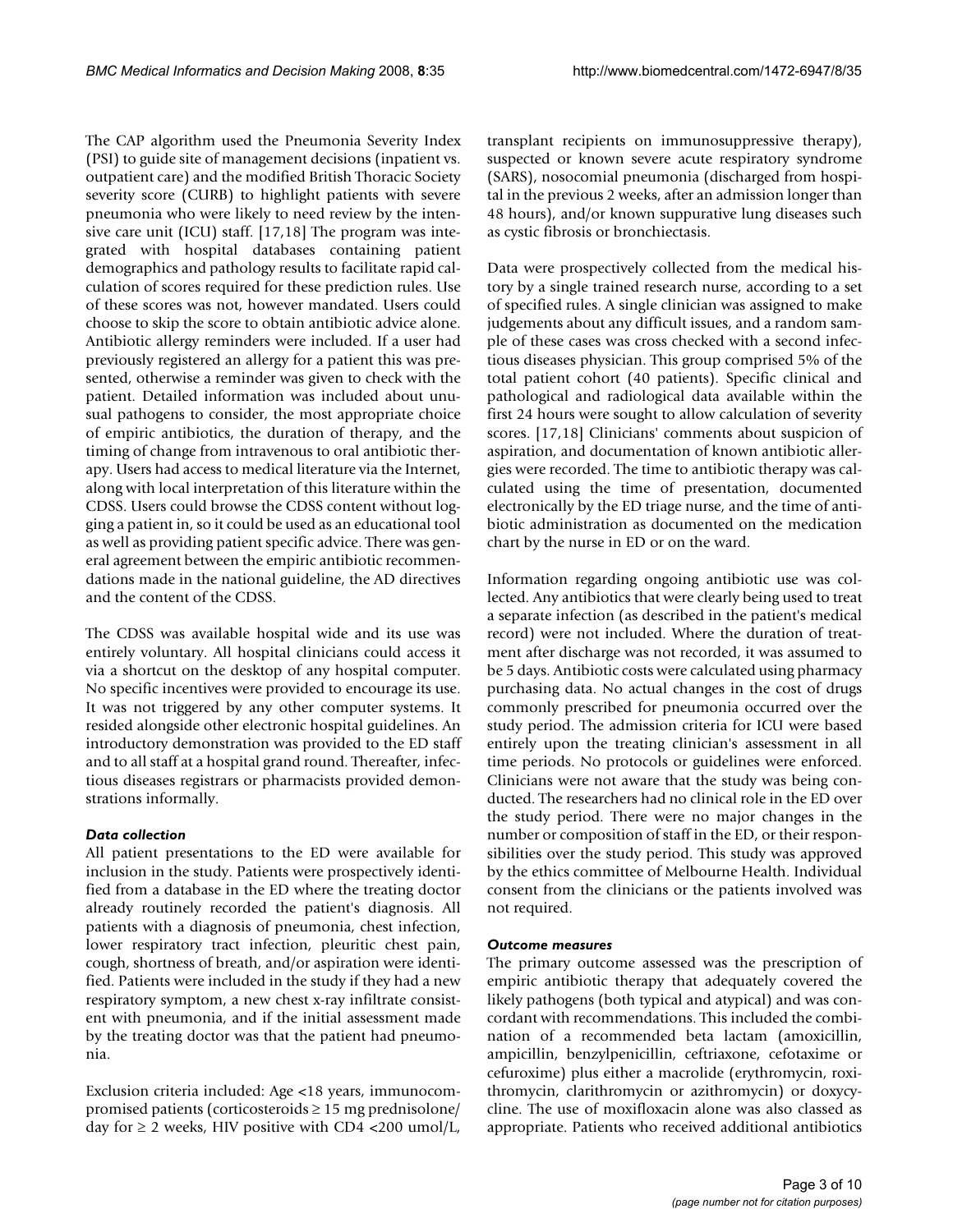were still classed as appropriate, so long as their antibiotic regimen included the recommended drugs (reflecting that the patients at least received appropriate cover). The possibility that antibiotics were required for other concordant problems was appreciated, and without detailed clinical information, it was not possible to determine if this additional antibiotic use was unnecessary.

A number of secondary outcomes were also examined. For patients who required ICU intervention at any time during their admission, the proportion that were admitted directly from the ED to the ICU was evaluated as a marker of early recognition of severe disease. Similarly, the proportion of patients requiring ICU management at any time during their admission who were initially prescribed the recommended empiric broad spectrum antibiotics for severe pneumonia in the ED was compared. Appropriate therapy for this group was defined as ceftriaxone (or benzylpenicillin plus gentamicin), in combination with either intravenous azithromycin or erythromycin. The use of moxifloxacin alone was also deemed appropriate.

The number of patients prescribed an antibiotic to which they had a documented allergy was examined. The overall pattern of antibiotics prescribed, and the average cost of antibiotics per patient, were assessed in each time period. Finally, the time between presentation to the ED and the administration of antibiotics was recorded.

# *Statistical methods*

Baseline characteristics of subjects were compared between the three periods using a chi-squared test of homogeneity for categorical variables and analysis of variance for continuous variables. An a priori level of statistical significance of 0.05 was assumed.

The baseline period extended over one year to give an indication of the baseline pattern of change in the rate of concordant prescribing over time, in the absence of any intervention. The academic detailing period included enough patients to detect an improvement in mean concordance from  $65\%$  to  $75\%$  (188 patients, power = 0.8 and  $p = 0.05$ ). The computerised decision support period included enough patients to detect an expected further improvement in concordance from 75% to 85% (120 patients, power =  $0.8$ , p =  $0.05$ ).

Multivariable logistic models were used to compare the mean proportions of concordance across the three periods, while adjusting for disease severity, age, and suspected aspiration. Secondary outcome measures were assessed in the same way. Specifically, among the patients who required ICU admission, the proportion directly admitted from ED to the ICU, and the proportion administered appropriate broad-spectrum empiric antibiotic therapy, were compared. This was specifically recorded as a measure of the degree of recognition of markers of severe illness, which were a key focus of the guideline content. The proportion of patients with a known antibiotic allergy who received that antibiotic was also compared. Time to antibiotic administration was recorded as a measure of whether the CDSS delayed decision making to any extent.

A time series analysis was performed to evaluate changes in concordance of prescribing over time, covering all three time periods. The rate of concordant prescribing was expected to improve over time. Change in concordance over time was assessed with a binary logistic model, incorporating month of treatment as a continuous variable. The 'expected' proportion of concordant treatment at any given time then plausibly corresponds to a regression line fitted through the data. We hypothesized that the rate of concordant prescribing after the intervention (in the third time period) would be greater than that expected given the observed trend before the intervention (the first and second time periods). Statistical analysis was performed using Stata version 9.0. [19]

# **Results**

The demographic details of the patients in each of the three time periods are presented in Table 1. During the computerised decision support period (CDSS), patients were generally older than those in the other two time periods (a greater proportion were aged >85 years), and less likely to have received antibiotic therapy prior to presentation. The observed death rate during the CDSS period appeared to be higher than for the other two periods, but this was largely explained by differences in the proportion of patients aged over 85 years, and differences in the number of patients who died in the ED for whom supportive therapy was not thought appropriate

Table 2 details the comparisons in prescribing behaviour over the three time periods. The odds ratio for having received the recommended empiric antibiotic therapy to cover both typical and atypical pathogens ('concordant therapy') in the ED for the academic detailing period compared to the baseline period was 2.58 [1.78, 3.73],  $p \lt \sqrt{ }$ 0.01, and after adjustment for age, severity (PSI class) and suspicion of aspiration, OR = 2.79 [1.88, 4.14], p < 0.01. The odds ratio for concordant therapy in the computerised decision support period compared to the academic detailing period was 2.03 [1.13, 3.66],  $p = 0.01$ , and after adjustment for age, severity and aspiration,  $OR = 1.99$  $[1.07, 3.69]$ ,  $p = 0.02$ . The estimated effect over time within each cohort did not appear to be substantially altered by the inclusion of these covariates.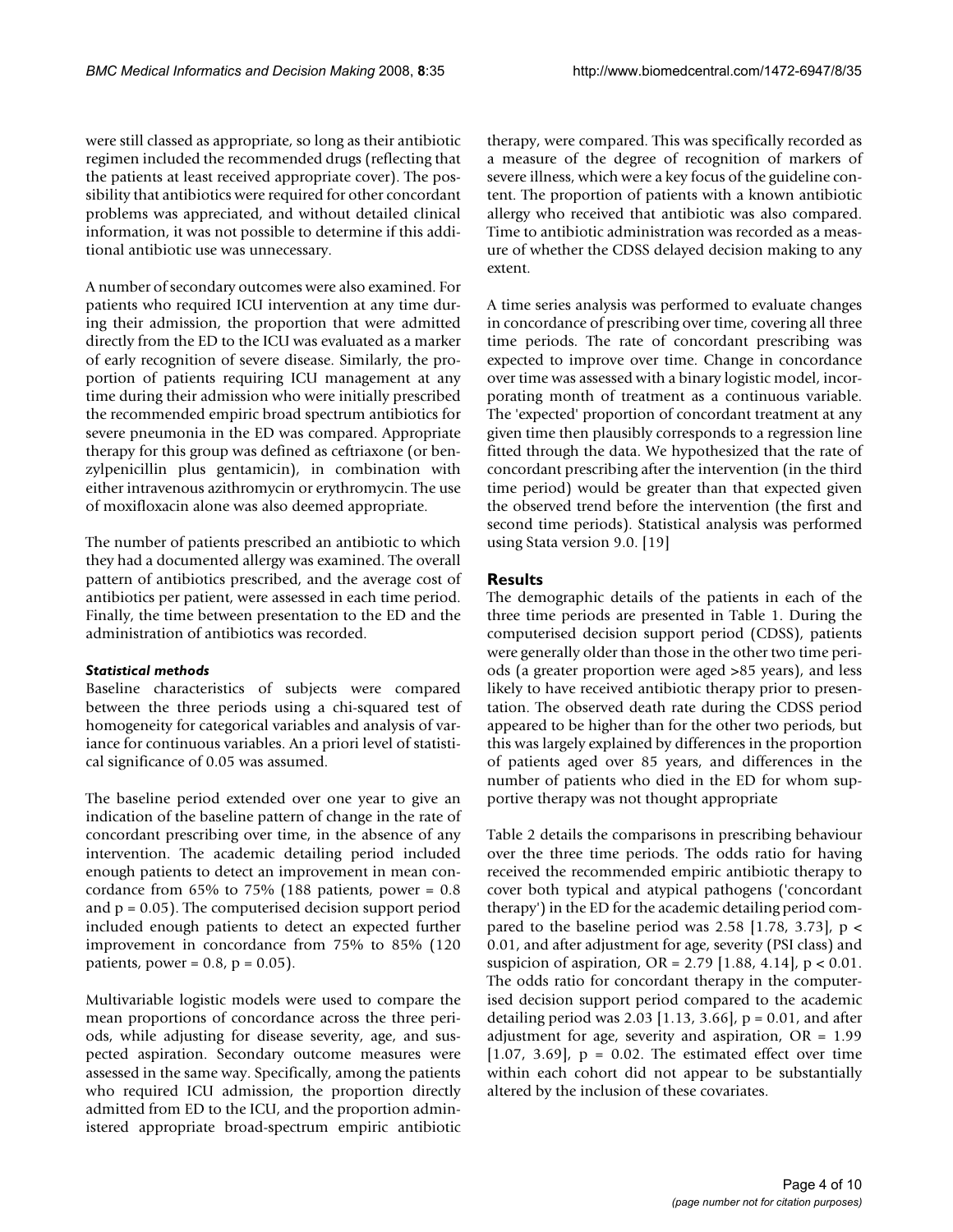#### **Table 1: Patient characteristics**

| Variable                              | <b>Baseline</b><br>$N = 392$ |            | <b>Academic detailing</b><br>$N = 215$ |             | <b>Computerised decision support</b><br>$N = 133$ |           | Pvalue# |
|---------------------------------------|------------------------------|------------|----------------------------------------|-------------|---------------------------------------------------|-----------|---------|
| Age: median (range)                   | 74                           | $(18-96)$  | 73                                     | $(18 - 98)$ | 79                                                | $(18-98)$ | 0.05    |
| Sex Female: n (%)                     | 158                          | 40.0%      | 100                                    | 46.0%       | 60                                                | 45.1%     | 0.29    |
| Nursing home residents: n (%)         | 55                           | 14.0%      | 31                                     | 14.0%       | 8                                                 | 13.5%     | 0.97    |
| Suspected aspiration: n (%)           | 39                           | 9.9%       | 20                                     | 9.3%        | $\overline{7}$                                    | 5.3%      | 0.25    |
| Antibiotics prior to ED: n (%)        | 100                          | 25.5%      | 54                                     | 25.1%       | 18                                                | 13.5%     | 0.01    |
| Known beta lactam allergy n (%)       | 42                           | 10.7%      | 23                                     | 10.6%       | 21                                                | 15.8%     | 0.25    |
| Non-immediate                         | 13                           |            | 6                                      |             | 15                                                |           |         |
| Uncertain                             | 21                           |            | 17                                     |             | $\overline{2}$                                    |           |         |
| Immediate                             | 8                            |            | 0                                      |             | 4                                                 |           |         |
| PSI class (%)                         |                              |            |                                        |             |                                                   |           |         |
|                                       | 11.9%                        |            | 13.4%                                  |             | 12.8%                                             |           |         |
| II                                    | 14.5%                        |            | 17.2%                                  |             | 14.3%                                             |           |         |
| $\mathbf{III}$                        | 17.3%                        |            | 14.8%                                  |             | 11.3%                                             |           |         |
| IV                                    | 33.4%                        | $}56.1%$   | 28.8%                                  | $}54.4%$    | 31.5%                                             | 81.6%     | 0.39    |
| $\vee$                                | 22.7%                        |            | 25.6%                                  |             | 30.1%                                             |           |         |
| <b>CURB</b> severe n (%)              | 182                          | 46.4%      | 96                                     | 44.6%       | 55                                                | 41.3%     | 0.65    |
| ICU admission any time n (%)          | 26                           | 6.6%       | 12                                     | 5.6%        | $\overline{10}$                                   | 7.5%      | 0.76    |
| Length of stay - days, median (range) | 4                            | $(1 - 76)$ | 4                                      | $(1-51)$    | 4                                                 | $(1-41)$  | 0.93    |
| Death: Total n (%)                    | 37                           | 9.4%       | 4                                      | 6.5%        | 21                                                | 15.7%     | $0.15*$ |
| Death: (excl. died in ED) n (%)       | 35/390                       | 8.9%       | 12/213                                 | 6.5%        | 16/128                                            | 7.8%      | $0.23*$ |
| Comorbidities: (%)                    |                              |            |                                        |             |                                                   |           |         |
| <b>CCF</b>                            | 20.4                         |            | 15.3                                   |             | 18.0                                              |           | 0.30    |
| COAD                                  | 23.4                         |            | 15.3                                   |             | 26.3                                              |           | 0.02    |
| Neoplasia                             | 13.7                         |            | 14.4                                   |             | 16.5                                              |           | 0.73    |
| <b>CRF</b>                            | 11.9                         |            | 13.0                                   |             | 12.7                                              |           | 0.92    |
| Dementia                              | 13.2                         |            | 14.4                                   |             | 21.0                                              |           | 0.09    |
| Alcohol                               | 9.6                          |            | 7.9                                    |             | 5.2                                               |           | 0.27    |
| <b>CVA</b>                            | 18.8                         |            | 17.6                                   |             | 12.8                                              |           | 0.27    |
| Diabetes                              | 22.2                         |            | 22.7                                   |             | 19.5                                              |           | 0.76    |
| Age $>85$                             | 19.6                         |            | 12.5                                   |             | 27.0                                              |           | 10.0    |

\* Adjusted for age, # p values calculated using chi squared test for categorical variables and analysis of variance for continuous variables ED: Emergency department, ICU: Intensive care unit, PSI: Pneumonia Severity Index, CURB: modified British Thoracic Society Severity score, CCF: Congestive cardiac failure, COAD: Chronic obstructive airways disease, CRF: Chronic renal failure, CVA: Cerebrovascular disease

The effect of change over time was observed in more detail. Figure 1 illustrates the percentage of empiric antibiotic prescriptions that were concordant with recommendations per month over the entire period. Prescribing patterns improved slowly over time. One year after release of the guideline, in the absence of any promotional efforts, (that is, at the end of the baseline period), the concordance rate was around 60%. The change in the proportion of concordant prescribing between the last month of the baseline period and the first month of the academic detailing period was +10.8% over 12 months. The change in the proportion of concordant prescribing between the last month of the academic detailing period and the first month of the computerised decision support period was +21.5% over 5 months. At the end of the study period, the rate of concordant prescribing was high. The first month post the CDSS intervention had a very high concordance

rate (100%) and thereafter the rate remained around 90%, although the study was not long enough to demonstrate whether this level was maintained beyond 6 months.

Further analysis was performed to compare the observed results with that which would be expected based upon an underlying trend in improvement over time [11]. The observed behaviour in the preceding time periods (over 3 years) were used to predict the expected prescribing behaviour in the latter 6 month period of the study. Figure 2 shows the three regression lines that best fit the observed rate of concordance over the three separate time periods, and the concordance predicted from a logistic regression model based upon the first and second time periods extrapolated forward through the third time period (the 'expected' concordance). While it is important to note that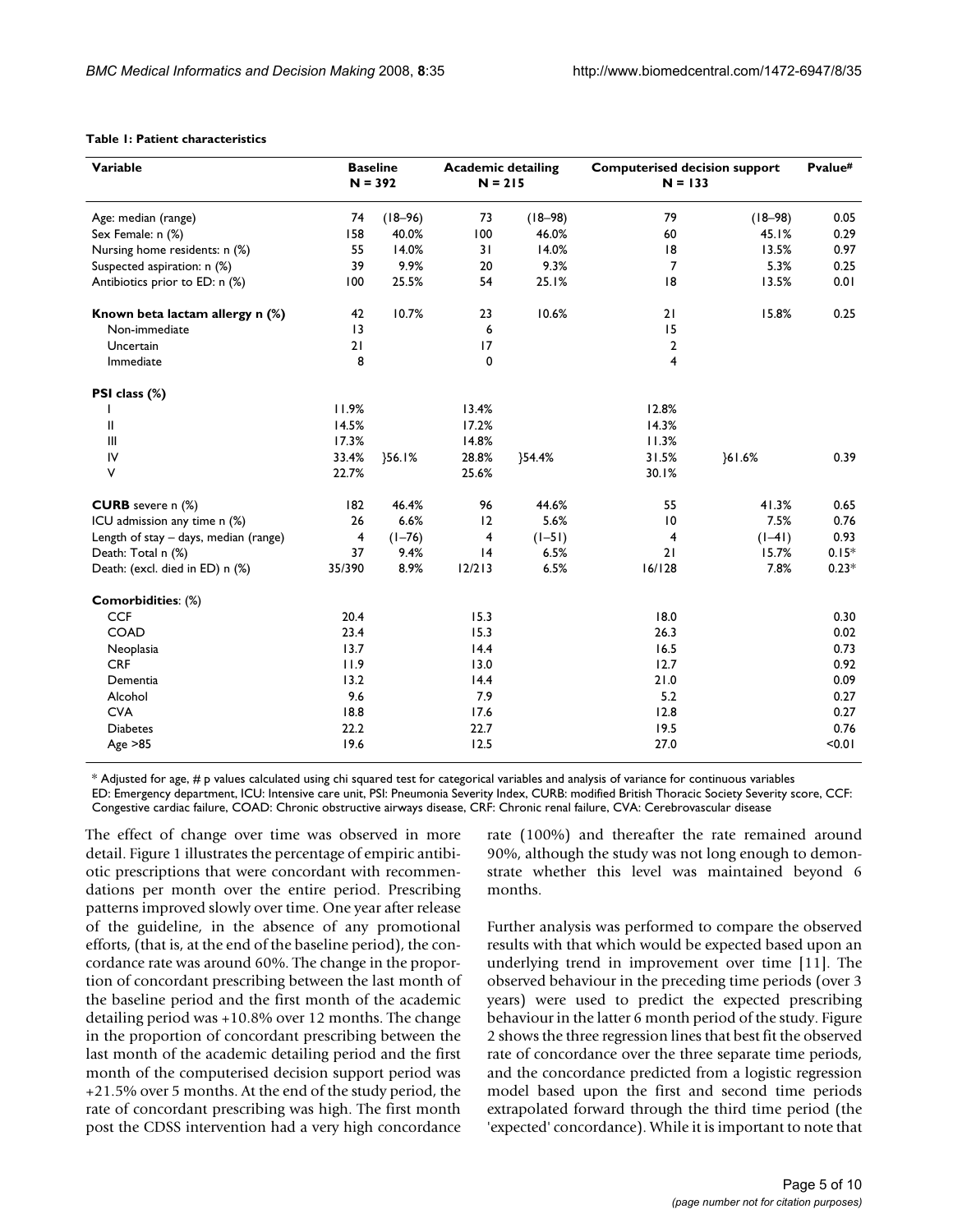| <b>Outcome</b>                                                                              |                              | Baseline group Academic detailing group | <b>Computerised decision support</b><br>group | $P$ value# |
|---------------------------------------------------------------------------------------------|------------------------------|-----------------------------------------|-----------------------------------------------|------------|
|                                                                                             | $N = 392$                    | $N = 215$                               | $N = 133$                                     |            |
| Patients receiving recommended antibiotic<br>cover for typical and atypical pathogens*      | 211/341<br>61.9%             | 143/208<br>68.7%                        | 113/126<br>89.7%                              | < 0.01     |
| Patients requiring ICU who went direct<br>from ED                                           | 17/26<br>65.0%               | 9/12<br>75.0%                           | 8/10<br>80%                                   | 0.68       |
| Patients requiring ICU who received<br>appropriate empiric broad spectrum<br>antibiotics#   | 12/25<br>48.0%               | 5/11<br>45.0%                           | 9/10<br>90%                                   | < 0.01     |
| PSI class V patients who received<br>appropriate empiric broad spectrum<br>antibiotics#     | 9/70<br>12.8%                | 4/43<br>9.3%                            | 10/38<br>26.3%                                | < 0.01     |
| PSI class IV&V patients who received<br>appropriate empiric broad spectrum<br>antibiotics # | 30/341<br>8.6%               | 9/208<br>4.3%                           | 5/39<br>12.8%                                 | < 0.01     |
| CURB 'severe' patients who received<br>appropriate empiric broad spectrum<br>antibiotics#   | 14/155<br>9.0%               | 7/80<br>8.7%                            | 20/49<br>40.8%                                | < 0.01     |
| Patients who received an antibiotic to which<br>they had a known allergy                    | 11/42<br>26.2%               | 6/23<br>26.1%                           | 3/21<br>14.3%                                 | 0.50       |
| Time from ED presentation to<br>administration of antibiotic: median (range)                | 171 minutes<br>$(15 - 1969)$ | 158 minutes<br>$(15 - 1154)$            | 142 minutes<br>$(10 - 1190)$                  | < 0.01     |
| Average cost of antibiotics for pneumonia<br>per patient                                    | \$72.07                      | \$94.47                                 | \$84.04                                       | <b>NA</b>  |

#### **Table 2: Outcomes**

\* = excluding patients suspected of having aspirated and patients who received no antibiotic treatment at all

# p values calculated using chi squared test for categorical variables and analysis of variance for continuous variables

ED: Emergency department, ICU: Intensive care unit, PSI: Pneumonia Severity Index, CURB: modified British Thoracic Society Severity score

cant.

such a regression line may be sensitive to outliers, there were in fact few actual outliers in these actual data and the likelihood of effect would be low.

There appeared to be a lower likelihood of inappropri-

During the first six months of the CDSS period, the proportion of patients who were prescribed concordant therapy was greater than would be expected based on the observed trend. A confidence interval around the trend line was determined, and this described the likelihood of the observed results in the first month of the CDSS period as having a p value of 0.06 based on the existing trend alone.

Secondary outcomes were analysed as a measure of the impact of the changes in prescribing on key areas of interest. Regarding those patients who required ICU support, the likelihood that recommended broad spectrum empiric antibiotics were received in the ED increased over time. The odds ratio for the academic detailing period compared to the baseline period was  $1.48$  [0.35,6.25], p = 0.59, and the odds ratio for the CDSS period compared to the AD period was 10.80 [0.99, 116.99], p = 0.051. Improved early recognition of patients with severe illness was suggested, with a greater proportion of patients requiring ICU care going directly to ICU from the ED over time (65% in baseline, 75% in the academic detailing period and 80% in the period of computerised decision support). The number of patients was too small to comately prescribing an antibiotic to a patient who had a documented allergy to that drug during the computerised decision support period. Specifically, comparing the AD period with the baseline, the odds of an allergy prescribing error were 0.99 [0.31, 3.16],  $p = 0.99$ ; whereas when the comparing the CDSS with the AD period, the odds ratio for such a prescribing error was 0.47 [0.10, 2.19], p  $= 0.33.$ 

ment upon whether this change was statistically signifi-

Table 3 describes the most frequent antibiotic combinations prescribed to patients in each of the three time periods. The percentage of patients empirically prescribed a cephalosporin was 38.2% for the baseline period, 38.1% for the academic detailing period, and 42.8% for the computerised decision support period. The average cost of antibiotic therapy per patient was calculated for the three patient groups. This calculation was adjusted for changes in pricing over time, though in fact, very little change occurred in the price of the antibiotics most frequently prescribed for CAP during the study. While the average cost per patient increased between the first and second time periods, it fell in the third time period. Finally, the time between a patient being admitted to the emergency department, and an antibiotic being first administered to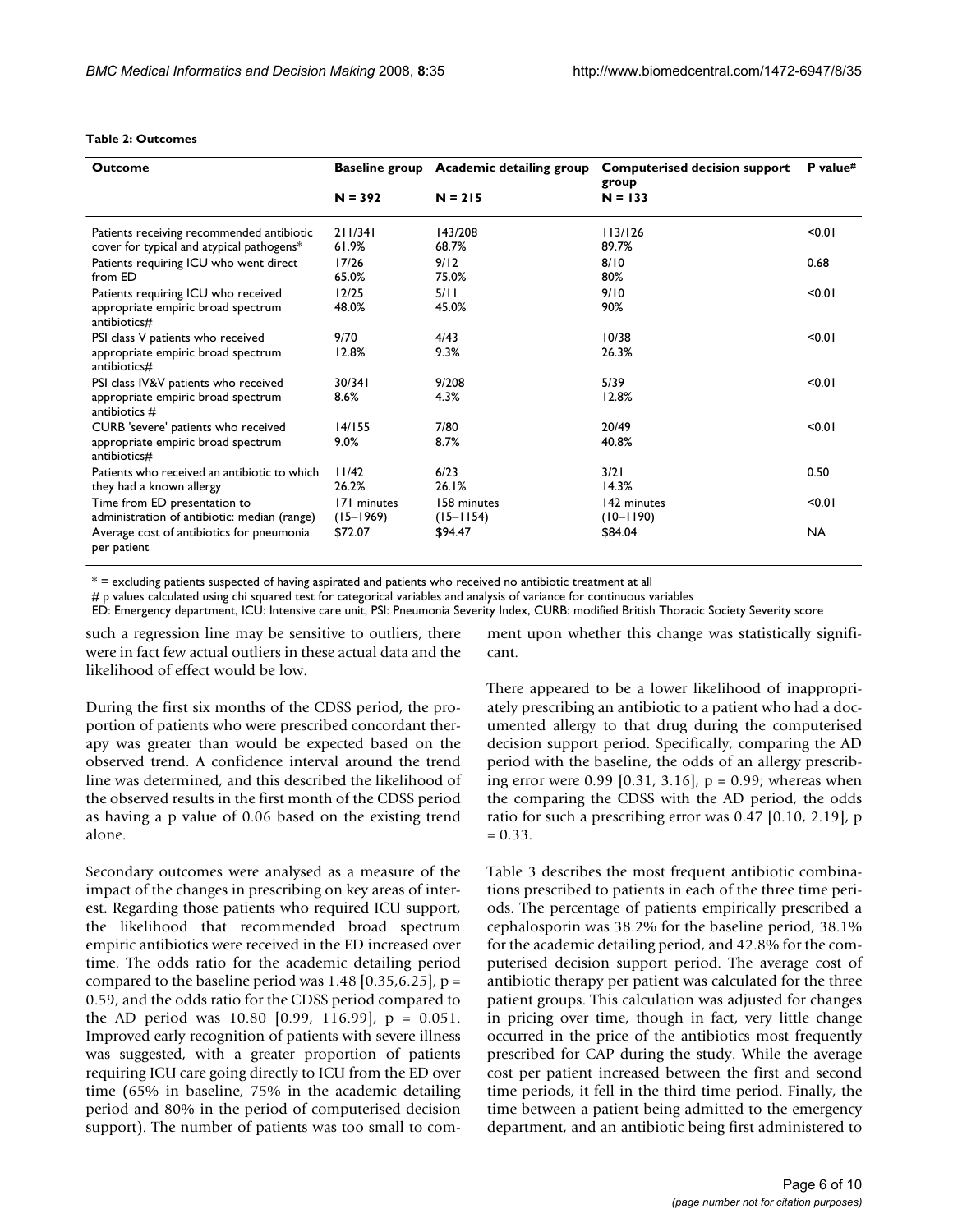



the patient did not increase, and was actually found to progressively fall over the three time periods, from 171 to 158 and then 142 minutes, p < 0.01.

# **Discussion**

This study demonstrates the pattern of behavioural change in emergency department clinicians over three and a half years, and describes the changes surrounding different interventions to promote a particular prescribing strategy. In particular, it demonstrates that the implementation of a computerised decision support system was associated with greater improvement in prescribing practices than would have been expected based upon the predictions made from actual prescribing observed over the preceding 3 years.

The baseline period provides an example of the rate of change of prescribing behaviour with passive, informal means of information transfer. It shows that change is slow, and that the rate of change falls with time. This is consistent with the suggestion that while some clinicians respond to recommendations early, others may be more difficult to access, or more resistant to change, and change may be harder to achieve in the later time periods.

The improvement in concordance of prescribing was not dramatic with academic detailing, but appeared to be greatest immediately after the CDSS was deployed. It is likely that the interest generated by a novel system, and the attention it received during early education sessions contributed to the high initial concordance. Junior staff in this ED rotated on average every three months, which means that the impact of AD may not be sustained as new staff enter the unit. It is important to note that 100% concordance should not be expected in this context. The CAP guideline represents a basic recommendation, and individual patients vary from the average. In the case of CAP, experienced clinicians would be expected to vary from the guidelines for valid clinical reasons. It is impossible to separate the effect of the computerised decision support system itself, from the effect of the education sessions, which would have increased awareness of the CAP guideline and its recommendations. A longer duration of follow up after deployment of the CDSS would be required to comment upon the sustainability of any change.

The CDSS was associated with changes in many of the secondary outcomes of interest that were not demonstrated with academic detailing. In particular, better recognition of patients with severe pneumonia, suggested by increased use of recommended broad-spectrum empiric antibiotics in those requiring ICU care was noted. This change occurred without a major increase in the overall rate of cephalosporin use or the average antibiotic costs per patient. This may be because the content of the decision support system highlighted this perceived problem, and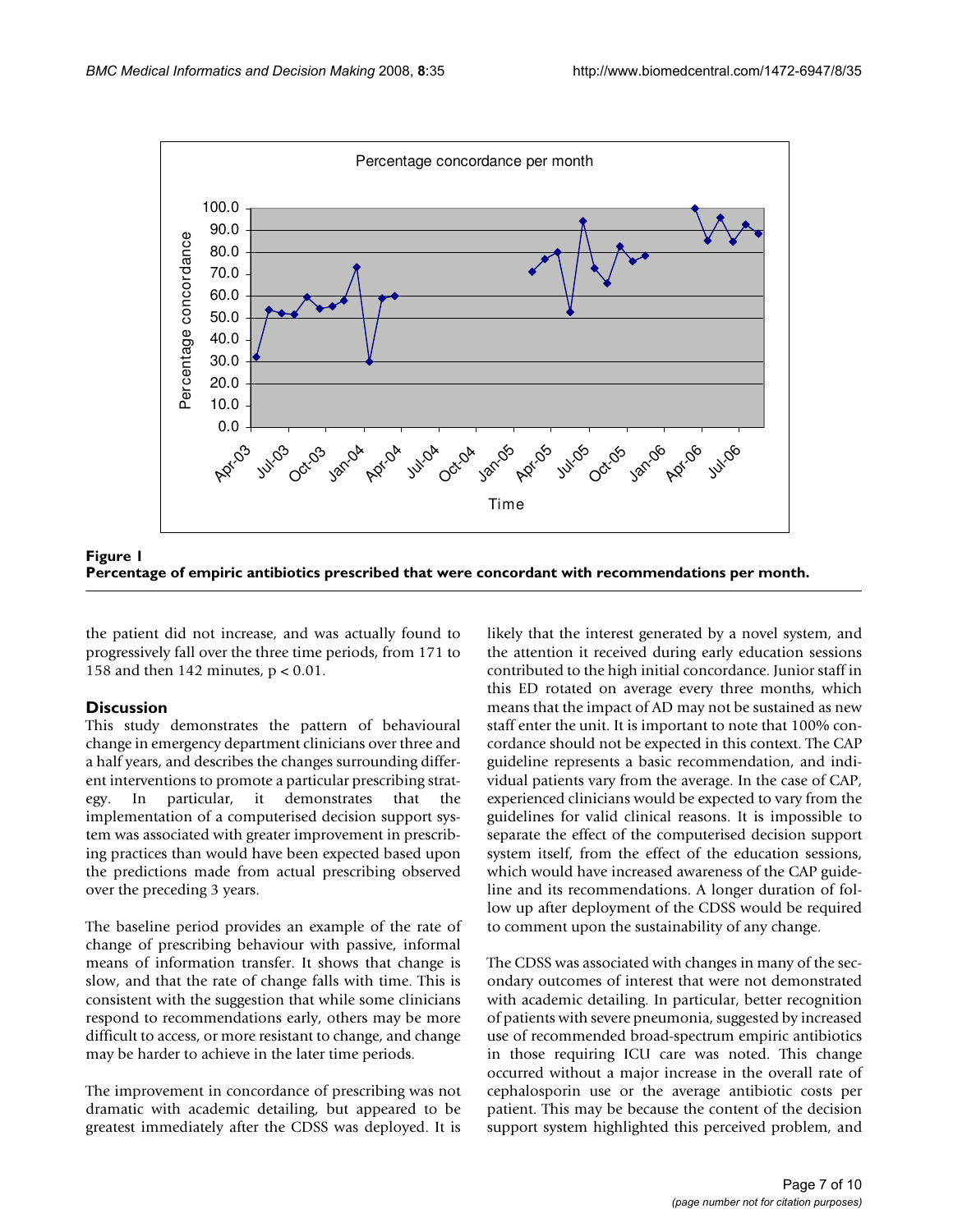

# **Figure 2**

**Proportion of concordant therapy prescribed over time**. The solid lines indicate regression lines that best fit the observed data in each of the three time periods, demonstrating the percentage of empiric antibiotic therapy that was concordant with recommendations per month over time. The broken line is a regression line that best fits the observed data in just the first and second time periods. This line is projected forward over the third time period to demonstrate the 'predicted' concordance if the underlying trend from the first two time periods was to continue. The horizontal arrows demonstrate the timing of the two interventions. The vertical arrow represents the difference between the 'predicted' concordance and the observed concordance after the computerised decision support system (CDSS) intervention.

the advice was consistent for all users. In contrast, with passive transfer and academic detailing advice might be less consistent.

One of the strengths of this paper is that our statistical analysis has taken in to account the expectation that prescribing practices would improve over time, in the absence of intervention. [11] This improvement is presumably due to a 'learning effect' as information is disseminated. It demonstrates that trends in prescribing practices were already present before any specific intervention and these should be acknowledged.

This is one of the first papers to compare the impact of a CDSS with academic detailing alone in the same clinical setting. To date, academic detailing has been one of the more common strategies used to promote guidelines, but it can be a labour intensive exercise. The staff members who provided academic detailing attended a two-day training session, and thereafter dedicated a portion of their clinical time to training purposes. The information provided to different staff members may have varied due to time constraints or the interest of the trainer, and par-

| Table 3: The most frequent initial antibiotic combinations |
|------------------------------------------------------------|
| prescribed (described as percentage of patients)           |

| <u>Baseline period</u>                                                                                                     |  |
|----------------------------------------------------------------------------------------------------------------------------|--|
| Penicillin IV + roxithromycin<br>20.6%                                                                                     |  |
| 10.2%<br>Ceftriaxone                                                                                                       |  |
| 9.2%<br>Ceftriaxone + roxithromycin                                                                                        |  |
| Penicillin IV<br>5.8%                                                                                                      |  |
| Penicillin IV + doxycycline<br>5.3%                                                                                        |  |
| 4.3%<br>Ceftriaxone + erythromycin IV                                                                                      |  |
| <b>Academic detailing period</b><br>Penicillin IV + roxithromycin<br>27.4%<br>16.7%<br><u> Ceftriaxone + roxithromycin</u> |  |
| 8.3%<br>Amoxycillin (oral)+ roxithromycin                                                                                  |  |
| 6.9%<br>Ceftriaxone<br>5.1%<br>Roxithromycin<br>Penicillin IV + doxycycline<br>4.2%                                        |  |
| <b>Computerised decision support period</b>                                                                                |  |
| Penicillin IV + roxithromycin<br>28.6%                                                                                     |  |
| 17.3%<br><u> Ceftriaxone + roxithromycin</u>                                                                               |  |
| 12.8%<br><u> Ceftriaxone + azithromycin</u>                                                                                |  |
| 6.7%<br>Ceftriaxone                                                                                                        |  |
| Penicillin IV + doxycycline<br>6.0%                                                                                        |  |

ticular areas may not have been discussed. The CDSS, in contrast, provided consistent advice, and could be accessed whenever required by the clinicians. It required an initial investment of clinician's time to develop and test the algorithm, but thereafter did not consume any additional staff resources.

To date, most evaluations of CDSS in hospitals have described large purpose built systems, often in academic centres in the USA with a specific interest in computerisation. [8,20] This paper, in contrast, describes a transferable web based computerised decision support system which can be integrated with many existing clinical databases in other hospitals. This study describes a clinical setting that would be familiar to most tertiary Australian hospitals. Previous reviewers have noted the lack of reports of systems outside of the USA, and this paper therefore provides an important contribution. [21]

The major limitation of this study is that the changes were not compared with a separate control group. This study used the same group of clinicians at different time points as controls. In order to do this, the effect of time needed to be taken into account. The predictions of prescribing patterns that we have described are extrapolations beyond the actual data, and make assumptions about patterns of practice remaining similar over time. In this hospital, it would not have been practical to separate control and intervention groups without cross contamination. In addition, such a study might increase clinician awareness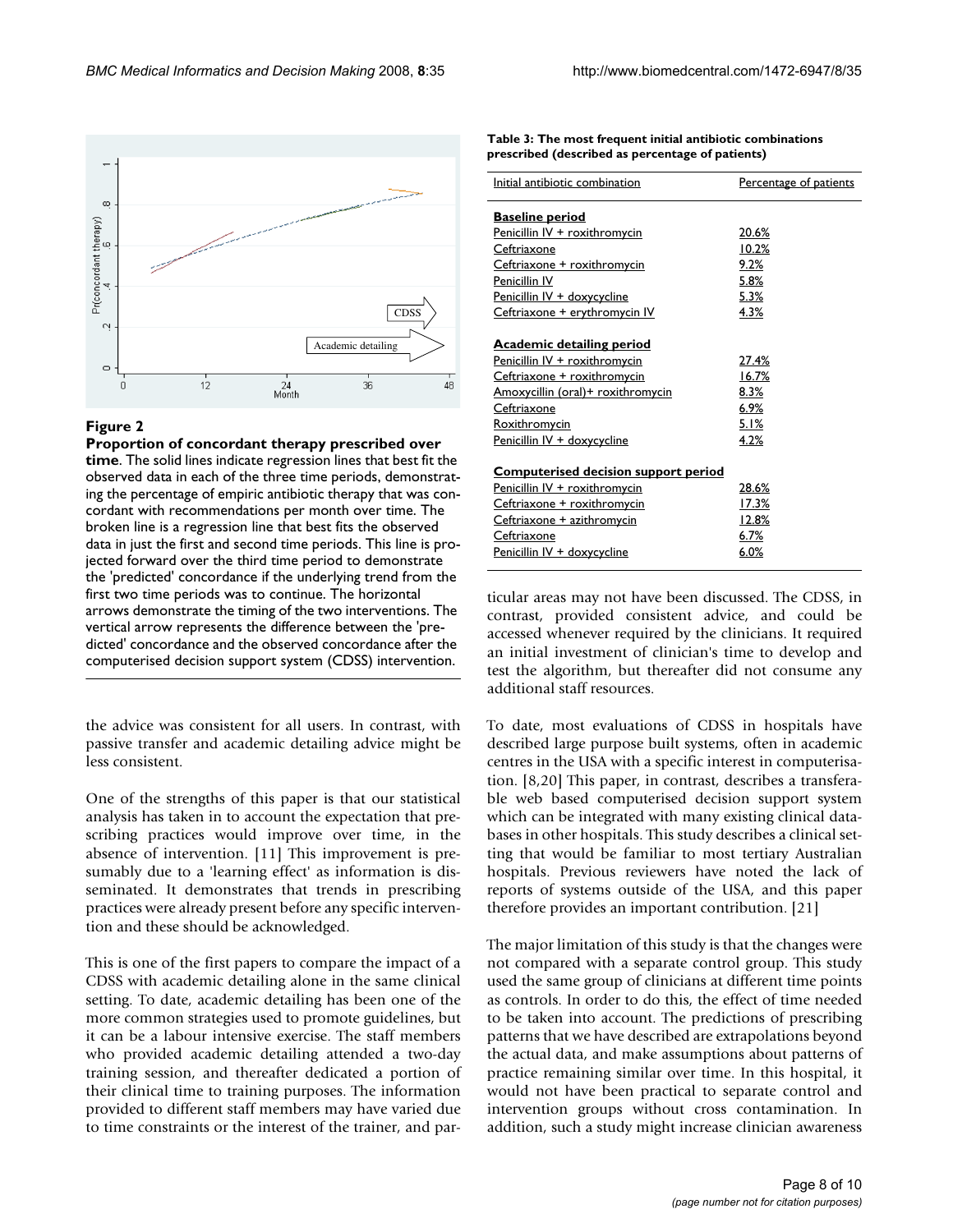and introduce bias affecting prescribing practices. Although multiple testing issues are a concern where several hypothesis tests are performed, in this study the findings comparing time periods were relatively consistent across different variables and the statistical significance of the effect was generally better than the 0.05 level.

It is also important to recognize that the successful implementation of CDSS depends heavily on the personnel and the setting, hence separate hospitals or wards do not necessarily provide accurate control groups for comparison. The 'culture' within an institution has important effects on guideline implementation strategies. Exploration of the effect of a computerised decision support system on the prescribing practices in other institutions would, therefore, be of interest.

# **Conclusion**

This study has demonstrated improved antibiotic prescribing practices in a hospital setting associated with two different strategies for implementation of guidelines. The improvement in prescribing practices was initially more significant with computerised decision support system than with academic detailing alone, although this may represent the effect of increased attention being given to a novel system. Further exploration of the role of computerised decision support system in hospitals is warranted to particularly to assess the sustainability of the effect on clinician decision-making at the point of care.

# **Competing interests**

The authors declare no financial conflict of interest. All authors have been employed by Melbourne Health who now hold the rights to the computerised decision support system evaluated in this study. Melbourne Health had no influence over the findings described in this study. The authors have no other personal financial interests in the CDSS.

# **Authors' contributions**

KB and KT designed the study, carried out data collection and data analysis. JB and LM provided specific advice regarding statistical evaluation at the study design and analysis stages. AS GB and MK participated in study design and analysis. All authors contributed to the final manuscript.

# **Acknowledgements**

Ms Thao Nguyen and Ms AnnMarie Sherman for their assistance with data collection and data management.

Medseed Computing who assisted with the software development

The Centre for Clinical Research Excellence in Infectious Diseases based at the Royal Melbourne Hospital is funded by the National Health and Medical Research Council of Australia. The funding body had no role in the study

design, data collection and analysis, or the interpretation and writing of this manuscript. The authors declare no competing interests with regard to the material published in this article.

#### **References**

- 1. Watson DA: **[Antibiotic guidelines: improved implementation](http://www.ncbi.nlm.nih.gov/entrez/query.fcgi?cmd=Retrieve&db=PubMed&dopt=Abstract&list_uids=12064978) [is the challenge.](http://www.ncbi.nlm.nih.gov/entrez/query.fcgi?cmd=Retrieve&db=PubMed&dopt=Abstract&list_uids=12064978)** *Med J Aust* 2002, **176(11):**513-4.
- 2. Straus SE, Jones G: **[What has evidence based medicine done for](http://www.ncbi.nlm.nih.gov/entrez/query.fcgi?cmd=Retrieve&db=PubMed&dopt=Abstract&list_uids=15514317) [us?](http://www.ncbi.nlm.nih.gov/entrez/query.fcgi?cmd=Retrieve&db=PubMed&dopt=Abstract&list_uids=15514317)** *Bmj* 2004, **329(7473):**987-8.
- 3. Sheldon TA, Cullum N, Dawson D, Lankshear A, Lowson K, Watt I, West P, Wright D, Wright J: **[What's the evidence that NICE](http://www.ncbi.nlm.nih.gov/entrez/query.fcgi?cmd=Retrieve&db=PubMed&dopt=Abstract&list_uids=15514342) [guidance has been implemented? Results from a national](http://www.ncbi.nlm.nih.gov/entrez/query.fcgi?cmd=Retrieve&db=PubMed&dopt=Abstract&list_uids=15514342) evaluation using time series analysis, audit of patients' notes, [and interviews.](http://www.ncbi.nlm.nih.gov/entrez/query.fcgi?cmd=Retrieve&db=PubMed&dopt=Abstract&list_uids=15514342)** *Bmj* 2004, **329(7473):**999.
- 4. South M, Royle J, Starr M: **[A simple intervention to improve hos](http://www.ncbi.nlm.nih.gov/entrez/query.fcgi?cmd=Retrieve&db=PubMed&dopt=Abstract&list_uids=12603182)[pital antibiotic prescribing.](http://www.ncbi.nlm.nih.gov/entrez/query.fcgi?cmd=Retrieve&db=PubMed&dopt=Abstract&list_uids=12603182)** *Med J Aust* 2003, **178(5):**207-9.
- 5. Mol PG, Wieringa JE, Nannanpanday PV, Gans RO, Degener JE, Laseur M, Haaijer-Ruskamp FM: **[Improving compliance with hos](http://www.ncbi.nlm.nih.gov/entrez/query.fcgi?cmd=Retrieve&db=PubMed&dopt=Abstract&list_uids=15728141)[pital antibiotic guidelines: a time-series intervention analy](http://www.ncbi.nlm.nih.gov/entrez/query.fcgi?cmd=Retrieve&db=PubMed&dopt=Abstract&list_uids=15728141)[sis.](http://www.ncbi.nlm.nih.gov/entrez/query.fcgi?cmd=Retrieve&db=PubMed&dopt=Abstract&list_uids=15728141)** *J Antimicrob Chemother* 2005, **55(4):**550-7.
- 6. Thompson BF, Miller WA, Wells BG, Rawls WN: **[Evaluating the](http://www.ncbi.nlm.nih.gov/entrez/query.fcgi?cmd=Retrieve&db=PubMed&dopt=Abstract&list_uids=10279323) [impact of education by a clinical pharmacist on antibiotic](http://www.ncbi.nlm.nih.gov/entrez/query.fcgi?cmd=Retrieve&db=PubMed&dopt=Abstract&list_uids=10279323) prescribing and administration in an acute care state psychi[atric hospital.](http://www.ncbi.nlm.nih.gov/entrez/query.fcgi?cmd=Retrieve&db=PubMed&dopt=Abstract&list_uids=10279323)** *Hosp Pharm* 1986, **21(11):**1056-62.
- 7. Freemantle N, Harvey E, Wolf F, Grimshaw J, Grilli R, Bero LA: **[Printed educational materials: effects on professional prac](http://www.ncbi.nlm.nih.gov/entrez/query.fcgi?cmd=Retrieve&db=PubMed&dopt=Abstract&list_uids=17636612)[tice and health care outcomes.](http://www.ncbi.nlm.nih.gov/entrez/query.fcgi?cmd=Retrieve&db=PubMed&dopt=Abstract&list_uids=17636612)** *Cochrane Database Syst Rev* 2007:CD000172.
- 8. Evans RS, Pestotnik SL, Classen DC, Clemmer TP, Weaver LK, Orme JF, Lloyd JF, Burke JP: **[A computer-assisted management pro](http://www.ncbi.nlm.nih.gov/entrez/query.fcgi?cmd=Retrieve&db=PubMed&dopt=Abstract&list_uids=9435330)[gram for antibiotics and other antiinfective agents.](http://www.ncbi.nlm.nih.gov/entrez/query.fcgi?cmd=Retrieve&db=PubMed&dopt=Abstract&list_uids=9435330)** *N Engl J Med* 1998, **338:**232-8.
- 9. Thursky KA, Buising KL, Bak N, Macgregor L, Street AC, Macintyre CR, Presneill J, Cade J, Brown GV: **[Reduction of broad-spectrum](http://www.ncbi.nlm.nih.gov/entrez/query.fcgi?cmd=Retrieve&db=PubMed&dopt=Abstract&list_uids=16415039) [antibiotic use with computerized decision support in an](http://www.ncbi.nlm.nih.gov/entrez/query.fcgi?cmd=Retrieve&db=PubMed&dopt=Abstract&list_uids=16415039) [intensive care unit.](http://www.ncbi.nlm.nih.gov/entrez/query.fcgi?cmd=Retrieve&db=PubMed&dopt=Abstract&list_uids=16415039)** *Int J Qual Health Care* 2006, **18(3):**224-31.
- 10. Paul M, Andreassen S, Tacconelli E, Nielsen AD, Almanasreh N, Frank U, Cauda R, Leibovici L: **[Improving empirical antibiotic treat](http://www.ncbi.nlm.nih.gov/entrez/query.fcgi?cmd=Retrieve&db=PubMed&dopt=Abstract&list_uids=16998208)[ment using TREAT, a computerized decision support sys](http://www.ncbi.nlm.nih.gov/entrez/query.fcgi?cmd=Retrieve&db=PubMed&dopt=Abstract&list_uids=16998208)[tem: cluster randomized trial.](http://www.ncbi.nlm.nih.gov/entrez/query.fcgi?cmd=Retrieve&db=PubMed&dopt=Abstract&list_uids=16998208)** *J Antimicrob Chemother* 2006, **58(6):**1238-45.
- 11. Davey P, Brown E, Fenelon L, Finch R, Gould I, Hartman G, Holmes A, Ramsay C, Taylor E, Wilcox M, Wiffen P: **[Interventions to](http://www.ncbi.nlm.nih.gov/entrez/query.fcgi?cmd=Retrieve&db=PubMed&dopt=Abstract&list_uids=16235326) [improve antibiotic prescribing practices for hospital inpa](http://www.ncbi.nlm.nih.gov/entrez/query.fcgi?cmd=Retrieve&db=PubMed&dopt=Abstract&list_uids=16235326)[tients.](http://www.ncbi.nlm.nih.gov/entrez/query.fcgi?cmd=Retrieve&db=PubMed&dopt=Abstract&list_uids=16235326)** *Cochrane Database Syst Rev* 2005, **19(4):**CD003543.
- 12. Thursky KA, Buising KL, Black JF, Jones NR, Richards M, Robertson MB, Brown GV: **The Experience with Web-based Computerised Decision Support Systems at the Royal Melbourne Hospital- The search for transferability and Maintainability.** ICAAC; Washington; 2004.
- 13. Antibiotic Working Group: *Therapeutic guidelines: Antibiotic. Version 12 ed* Melbourne, Australia: Therapeutic Guidelines Limited; 2003.
- 14. **[BTS Guidelines for the Management of Community](http://www.ncbi.nlm.nih.gov/entrez/query.fcgi?cmd=Retrieve&db=PubMed&dopt=Abstract&list_uids=11713364) [Acquired Pneumonia in Adults.](http://www.ncbi.nlm.nih.gov/entrez/query.fcgi?cmd=Retrieve&db=PubMed&dopt=Abstract&list_uids=11713364)** *Thorax* 2001, **56(Suppl 4):**IV1-64.
- 15. Niederman MS, Bass JB Jr, Campbell GD, Fein AM, Grossman RF, Mandell LA, Marrie TJ, Sarosi GA, Torres A, Yu VL: **[Guidelines for](http://www.ncbi.nlm.nih.gov/entrez/query.fcgi?cmd=Retrieve&db=PubMed&dopt=Abstract&list_uids=8239186) [the initial management of adults with community-acquired](http://www.ncbi.nlm.nih.gov/entrez/query.fcgi?cmd=Retrieve&db=PubMed&dopt=Abstract&list_uids=8239186) pneumonia: diagnosis, assessment of severity, and initial antimicrobial therapy. American Thoracic Society. Medical [Section of the American Lung Association.](http://www.ncbi.nlm.nih.gov/entrez/query.fcgi?cmd=Retrieve&db=PubMed&dopt=Abstract&list_uids=8239186)** *Am Rev Respir Dis* 1993, **148(5):**1418-26.
- 16. Maxwell DJ, McIntosh KA, Pulver LK, Easton KL: **[Empiric manage](http://www.ncbi.nlm.nih.gov/entrez/query.fcgi?cmd=Retrieve&db=PubMed&dopt=Abstract&list_uids=16296965)[ment of community-acquired pneumonia in Australian](http://www.ncbi.nlm.nih.gov/entrez/query.fcgi?cmd=Retrieve&db=PubMed&dopt=Abstract&list_uids=16296965) [emergency departments.](http://www.ncbi.nlm.nih.gov/entrez/query.fcgi?cmd=Retrieve&db=PubMed&dopt=Abstract&list_uids=16296965)** *Med J Aust* 2005, **183(10):**520-4.
- 17. Fine MJ, Auble TE, Yealy DM, Hanusa BH, Weissfeld LA, Singer DE, Coley CM, Marrie TJ, Kapoor WN: **[A prediction rule to identify](http://www.ncbi.nlm.nih.gov/entrez/query.fcgi?cmd=Retrieve&db=PubMed&dopt=Abstract&list_uids=8995086) [low-risk patients with community-acquired pneumonia.](http://www.ncbi.nlm.nih.gov/entrez/query.fcgi?cmd=Retrieve&db=PubMed&dopt=Abstract&list_uids=8995086)** *N Engl J Med* 1997, **336(4):**243-50.
- 18. Neill AM, Martin IR, Weir R, Anderson R, Chereshsky A, Epton MJ, Jackson R, Schousboe M, Frampton C, Hutton S, Chambers ST, Town GI: **[Community acquired pneumonia: aetiology and useful](http://www.ncbi.nlm.nih.gov/entrez/query.fcgi?cmd=Retrieve&db=PubMed&dopt=Abstract&list_uids=8977602)**[ness of severity criteria on admission.](http://www.ncbi.nlm.nih.gov/entrez/query.fcgi?cmd=Retrieve&db=PubMed&dopt=Abstract&list_uids=8977602) **51(10):**1010-6.